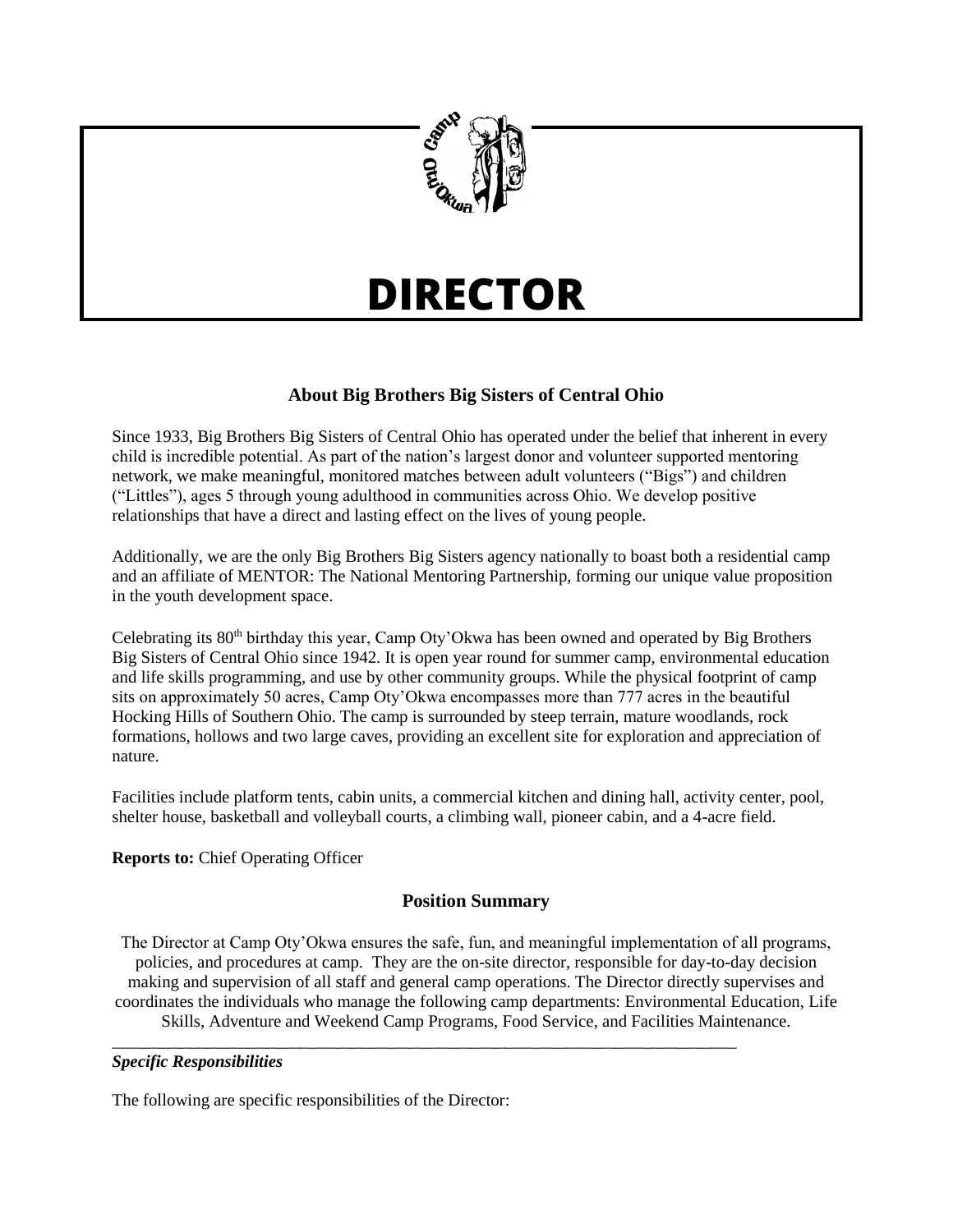## **Operations**

- **●** Maintains safe operations of all areas of camp, with a specific eye towards risk management and the mitigation of liability
- **●** Partners with the Maintenance Director to proactively identify and address ongoing maintenance needs related to safe camp operations
- **●** In partnership with the COO, ensures that all safety standards and regulations of local and state governments are met

## **Budget/Finance**

**●** Designs and manages camp budget, including revenue and expenses, in partnership with the COO

## **Year-Round**

- **●** Stewards ongoing relationships with local community and education partners and establishes pathways for new partnerships
- **●** Acts as liaison to all groups and individuals using camp
- **●** Oversees camp weekends and special events, including, but not limited to, program activities and fundraising events
- **●** Coordinates with AVP of Marketing to update camp manual, brochures and other marketing assets as needed in accordance with BBBS brand guidelines

#### **ACA, Leading Practices, and Certifications**

- **●** Maintains current accreditation status through the American Camp Association
- **●** Keeps abreast of industry trends and best practices and recommends improvements, as necessary
- **●** Completes a minimum of five hours per year of professional development directly related to Camp Director position and ACA core competencies, in addition to other training recommended by the Agency
- **●** Maintains active First Aid, CPR and other relevant certifications, as appropriate
- **●** Ensures that all permanent and seasonal employees receive proper, adequate, ongoing, and up-to-date training to maintain their areas of supervision

#### **BBBSCO**

- **●** Participates as a member of the BBBSCO ELG team
- **●** Participates and attends Agency and Foundation Board Meetings
- **●** Ensures that camp activities are conducted in accordance with Agency vision, mission, and values
- **●** Acts as a liaison between the COO, CFO, and the Camp Staff
- **●** Assists the Vice President of Mission Engagement and other members of the Engagement Team in fundraising efforts as needed, and encourages active participation in Agency fundraising by the Camp team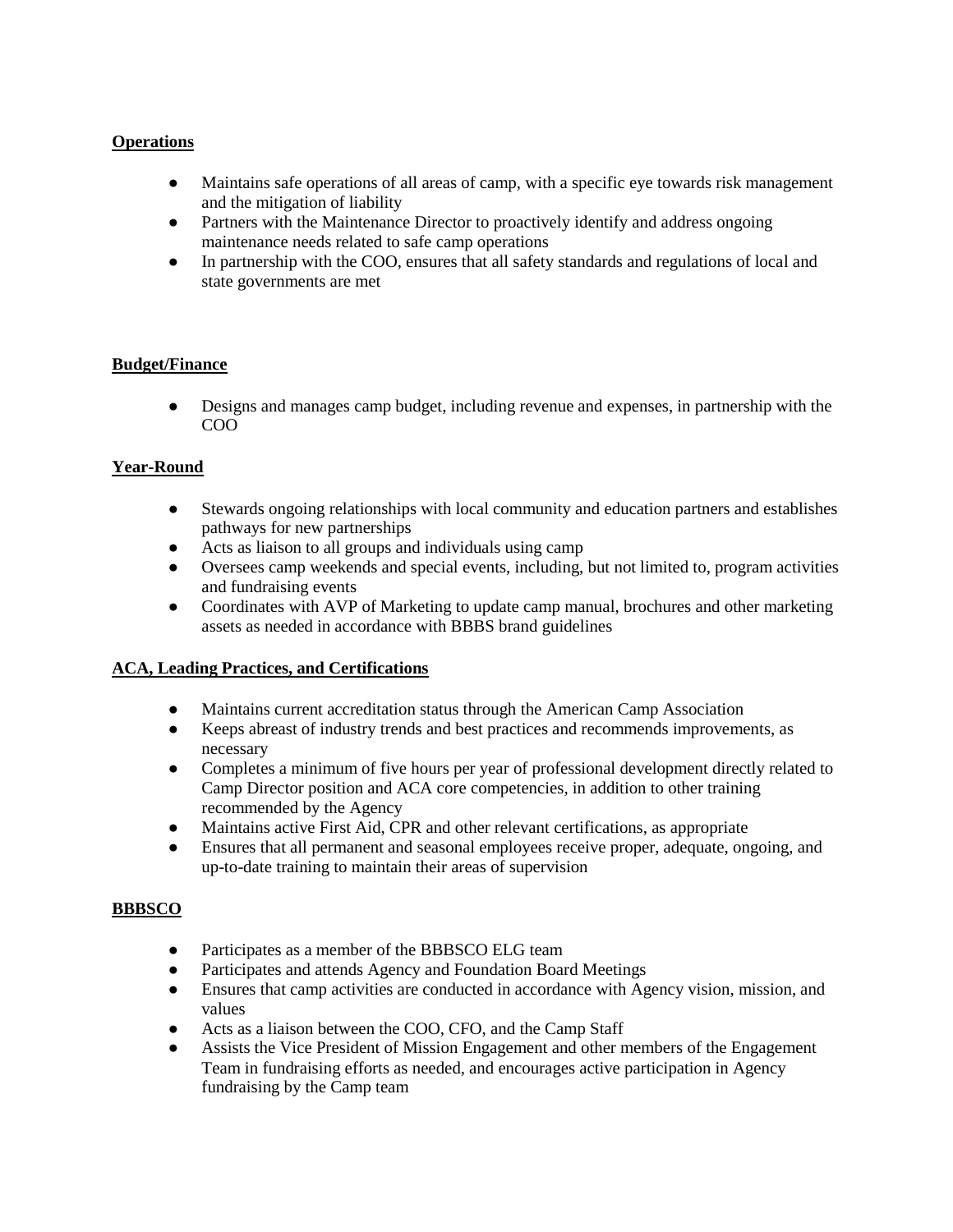## **Strategic and Visionary Leadership**

- **●** Develops vision and strategies that position the camp for growth. Provides focus for camp within the broader Agency context
- **●** Gains commitment from other stakeholders to achieve this vision
- **●** Allocates and aligns resources to achieve strategy; forecasts and prepares for contingencies

## **Qualifications**

- Must possess a minimum of a Bachelor's Degree in social services, environmental education, or related field preferred; and at least two prior seasons of administrative or supervisory experience in an organized camp setting required
- Three to five years of related work experience required with progressive management responsibilities. Experience in youth development field, a plus.
- Must have experience working with children and youth from other cultures, and be willing to work with diverse populations in diverse areas
- Regular evening and weekend work is required, particularly during the summer season; may be "on call" during other peak times
- Proven track record of exceeding goals and a bottom-line orientation
- Evidence of the ability to consistently make good decisions through a combination of analysis, wisdom, experience, and judgment; Problem solving, project management, and creative resourcefulness
- General understanding of finance, systems, and HR; broad experience with the full range of business functions and systems, including strategic development and planning, budgeting, business analysis, finance, information systems, human resources, and marketing
- Must demonstrate strong planning and execution skills including discipline, organization, initiative, and agility
- Must demonstrate clear communication within all levels of the Agency
- Must have working knowledge of Microsoft Office
- Must have viable transportation, valid driver license to meet job responsibilities
- Active certification in First Aid and CPR/AED

## *Position Knowledge/Abilities/Skills*

- **Self-Awareness**. The ability to accurately recognize one's own emotions, thoughts and values and how they influence behavior. The ability to assess accurately one's strengths and limitations, with a well-grounded sense of confidence, optimism and a growth mindset. This includes performance in the areas of identifying emotions, accurate self-perception, recognizing strengths, self-confidence, and self-efficacy.
- **Self-Management.** The ability to regulate successfully one's emotions, thoughts and behaviors in different situations – effectively managing stress, controlling impulses and motivating oneself. The ability to set and work toward organization and personal goals. This includes performance in the areas of impulse control, stress management, resilience, perseverance, failure management, self-discipline, self-motivation, selfdevelopment, continuous learning, seeking and accepting feedback, productivity, and organization skills.
- **Social Awareness**. The ability to take the perspective of and empathize with others, including those from diverse backgrounds and cultures. The ability to understand social and ethical norms for behavior and to recognize family, school and community resources and supports. This includes performance in the areas of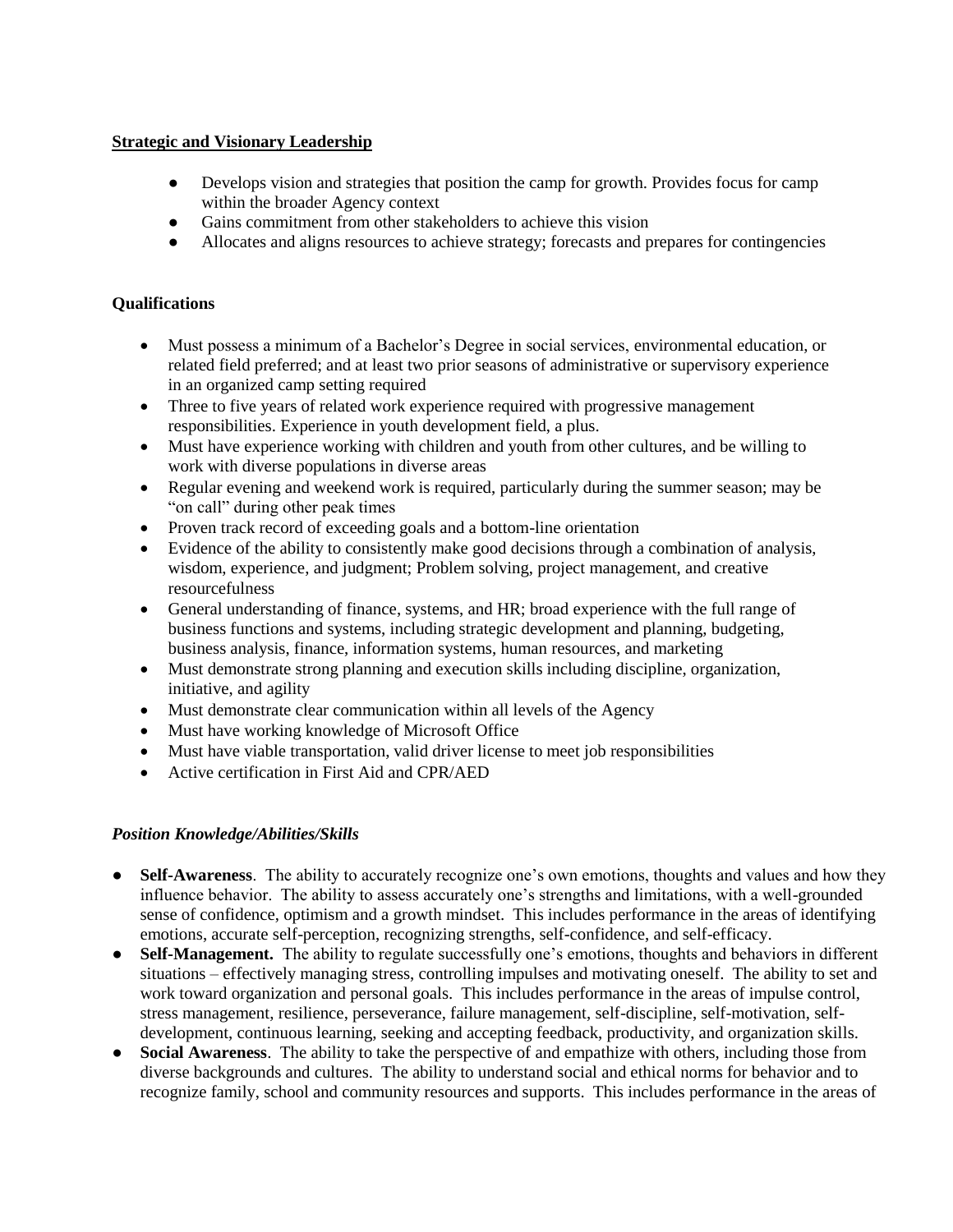quality customer service, perspective-taking, empathy, appreciating diversity and inclusion, applying equity and maintaining respect for others.

- **Relationship Skills.** The ability to establish and maintain healthy and rewarding relationships with diverse individuals and groups. The ability to communicate clearly, listen well, cooperate with others, resist inappropriate social pressure, negotiate conflict constructively, and seek and offer help when needed. This includes performance in the areas of individual and group communications, social engagement, culture alignment, appropriate navigation through the organization, conflict management , trust and credibility, recognition of others, collaboration and team building.
- **Responsible Decision-Making.** The ability to make constructive choices about personal behavior and social interactions based on ethical standards, safety concerns and social norms. The realistic evaluation of consequences of various actions and a consideration of the well-being of oneself and others. This includes performance in the areas of anticipating problems, identifying problems, diagnosis, and analyzing situations, solving problems, evaluating, reflecting, and determining alternatives, use of formal and informal channels, appropriate escalation, and ethical responsibility.
- **Goal-Directed Behavior.** Shows initiative of and persistence in completing tasks of varying difficulty. This includes performance in the areas of strategic alignment, conceptual and tactical thinking, planning, goal setting, time management, systematic application, and priority management.
- **Optimistic Thinking**. Has an attitude of confidence, hopefulness and positive thinking regarding organization and life situations in the past, present and future. This includes performance in the areas of change management, unexpected internal and external priorities, ambiguity, resilience, perseverance, gratitude, visionary thinking, learning from the past, and being in the present.
- **Personal Responsibility**. Shows a tendency to be careful and reliable in one's actions in contributing to group efforts. This includes performance in the areas of personal and professional accessibility, accountability, results orientation, promptness, service mindset, listening, confidence, compliance, providing feedback and coaching, thinking "one agency", continuous quality and performance improvement, innovation and creativity, and teamwork.

#### *Equal Employment Opportunity*

BBBSCO provides equal employment opportunities to all qualified individuals without regard to race, creed, color, religion, national origin, age, sex, marital status, sexual orientation, or non-disqualifying physical or mental handicap or disability.

#### *Americans with Disabilities Act*

Applicants as well as employees who are or become disabled must be able to perform the essential duties & responsibilities either unaided or with reasonable accommodation. The organization shall determine reasonable accommodation on a case-by-case basis in accordance with applicable law.

#### *Background Check*

It is the policy for Big Brothers Big Sisters of Central Ohio (the Agency) to require a criminal background check for all employees during pre-employment screening and repeated at a minimum of every three years depending on specific grant related specifications. Refer to employee handbook for full policy.

#### *Drug and Alcohol Policy*

Big Brothers Big Sisters will maintain a drug-free workplace policy that prohibits the use of all illegal substances and alcohol under state and federal law. Use of alcohol or drugs by employees can impair the ability of employees to perform their duties, adversely affect our customers and customers' confidence in our Agency and jeopardize the safety of our employees and those with whom we work. This policy does not prohibit the proper use of medication under the direction of a physician; however, misuse of such medications is prohibited. Refer to the employee handbook for full policy.